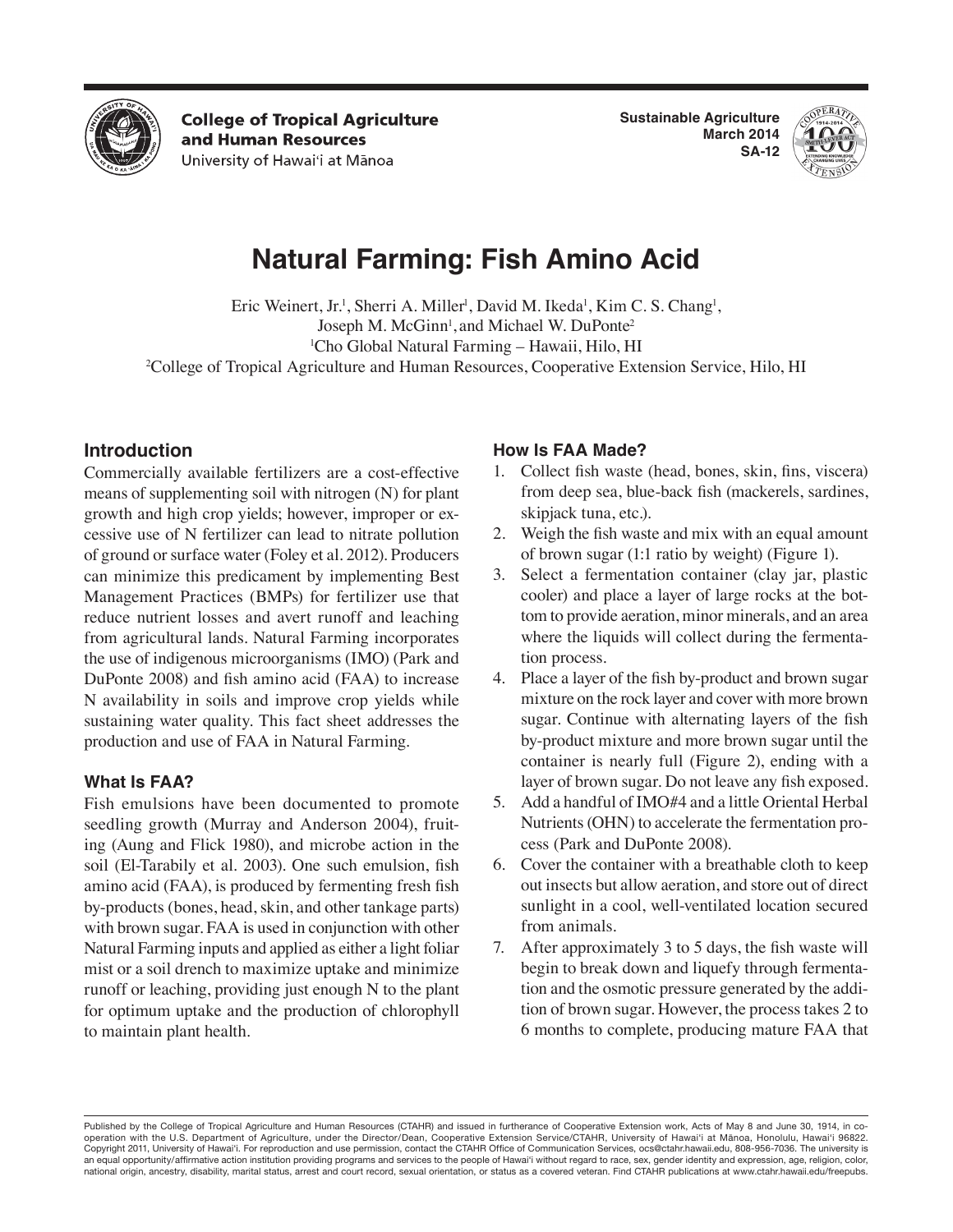

**Figure 1. Mix fish scraps with equal parts brown sugar (1:1 by weight).**



**Figure 2: Alternate layers of fish and brown sugar, finishing with a layer of brown sugar.**

is ready to use. FAA, when completely fermented, will have a sweet, slightly fishy odor.

8. Decant or pour off only the liquid portion from the fermentation container to use as FAA. The remaining solids can be used to make IMO#5 (Park and DuPonte 2008) or placed in your compost pile.

#### **How Is FAA Used?**

FAA is applied as a source of nitrogen during the early or vegetative stage of development to boost growth and size. Do not apply FAA if plants are at the reproductive stages of their production cycle when flowering or fruiting is desired.

FAA is diluted with water (1:1,000) (Table 1) or used in a "cocktail" with other Natural Farming inputs and applied as a light foliar spray or soil drench. For leafy vegetables, spray weekly to improve yields, fragrance, and taste (Pline-Brown and Davis 2007). Avoid spray applications during full sunlight hours to prevent foliar burning and evaporation of the solution before the plant has had a chance to absorb it.

#### **Acknowledgements**

The authors would like to thank Dr. Russell Nagata, Ms. Ruth Niino-DuPonte, Dr. Mark Nickum, Dr. Koon-Hui Wang, Dr. Erik Cleveland, Ms. Jari Sugano, Ms. Sharon Motomura, and Ms. Cheyanne Keliihoomalu, who served on the peer-review committee.

#### **References**

- Aung, L.H., and G.J. Flick.1980. The influence of fish solubles on growth and fruiting of tomato. *Hort-Science* 15:32–33.
- El-Tarabily, K.A., A.H. Nassar, G.E.S.J. Hardy, and K. Sivasit-Hamparam. 2003. Fish emulsion as a food base for rhizo-bacteria promoting growth of radish (*Raphanus sativus* L. var. *sativus*) in a sandy soil. *Plant Soil* 252:397–411.
- Foley, K.M., A.R. Doniger, C.C. Shock, D.A. Horneck, and T.K. Welch. 2012. Nitrate pollution in groundwater: A grower's guide. Sustainable agriculture techniques, Oregon State University, Ext/CrS 137.
- Murray, R. and R. G. Anderson. 2004. Organic fertilizers